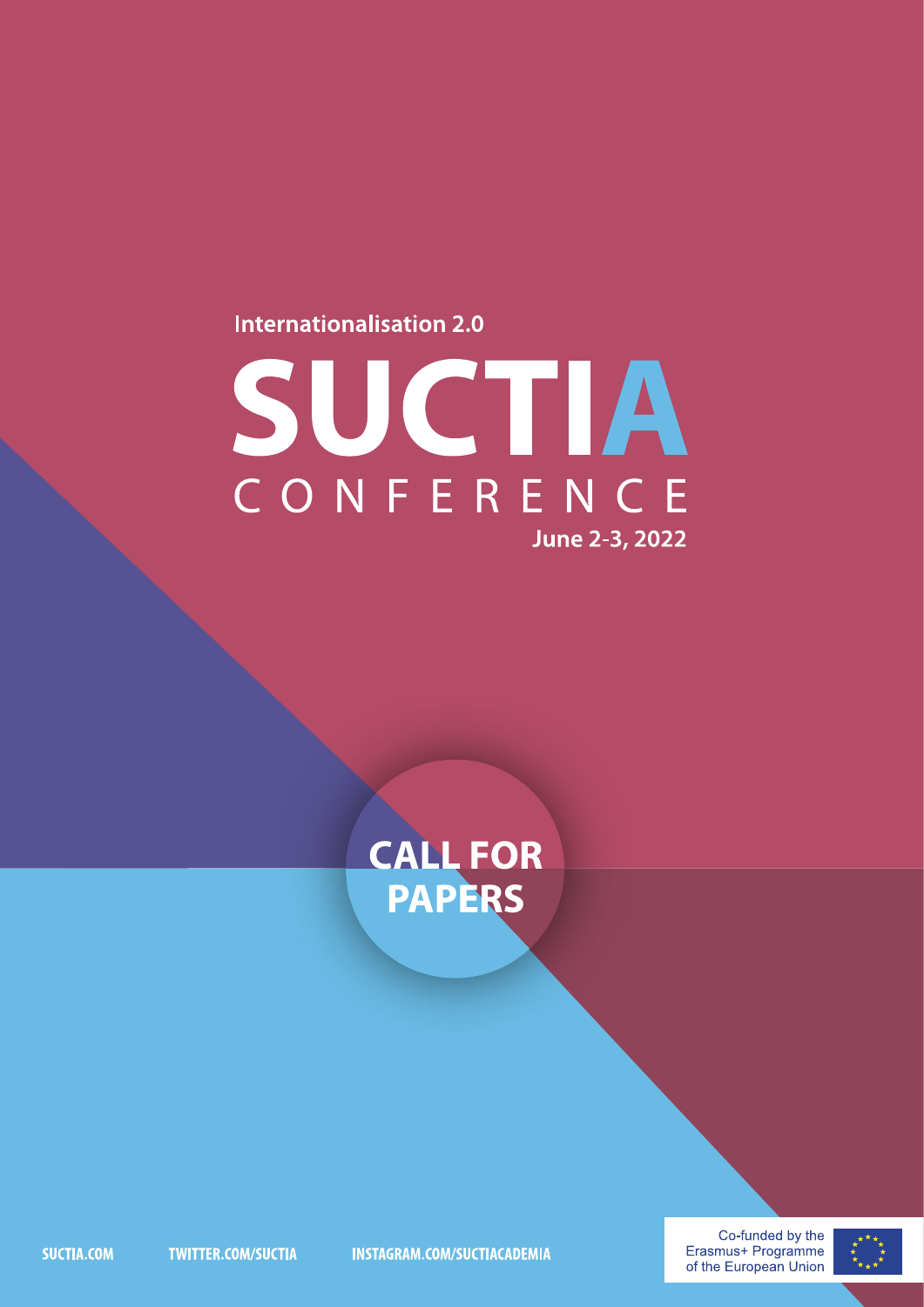SUCTIA

## **CALL FOR PAPERS**

Adam Mickiewicz University, Poznań, Poland is pleased to invite established academics, internationalization experts and officers, scholars, educators and researchers to submit abstracts for **"Academics for Internationalisation – SUCTIA Final conference"** (max. 400-450 words including bibliography) for talks of 20 minutes plus ten minutes of discussion, which will take place during **2-3 June 2022**. Please submit your proposals via email to **suctia@amu.edu.pl**.

**The conference will provide a forum for discussion on internationalization and its new perspectives. We are expecting proposals on the following topics/themes:** 

**INTERNATIONALISATION OF ACADEMICS INTERNATIONALISATION OF STAFF AT HEIS INTERCULTURAL CLASSROOM AND ITS MANAGEMENT INTERNATIONALISATION AND TEACHING INTERNATIONAL AND INTERCULTURAL LEARNING OUTCOMES**

**INTERNATIONALISATION AT HOME**



#### **THE DEADLINE FOR PROPOSAL SUBMISSIONS IS**

### **MARCH 31ST 2022**

Please send an abstract – of no more than 450 words to **suctia@amu.edu.pl**.

Successful applicants will be notified by April 8<sup>th</sup>, 2022.

| <b>COMPREHENSIVE INTERNATIONALIZATION</b>                       |
|-----------------------------------------------------------------|
| <b>ACADEMIC FREEDOM VS. INTERNATIONALISATION</b>                |
| <b>QUALITY MEASUREMENTS</b><br>OF INTERNATIONALIZATION          |
| <b>DIGITAL INTERNATIONALIZATION</b>                             |
| <b>INTERNATIONALISATION</b><br><b>OF RESEARCH/ PUBLICATIONS</b> |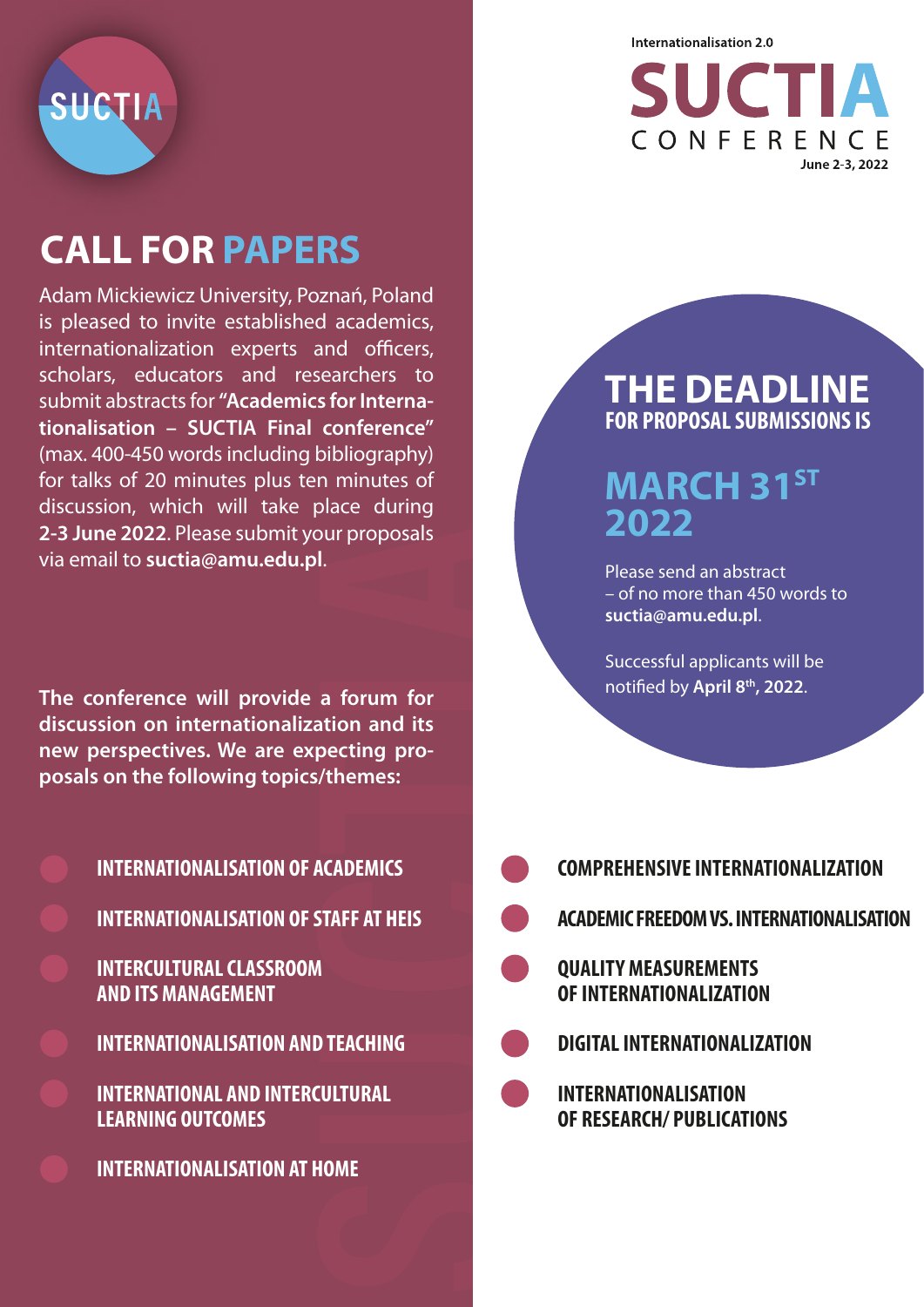

## **ABOUT SUCTIA**

SUCTIA is a Erasmus + Strategic Partnership project funded for the years 2019-2022.

The aim of the project is also to raise awareness and shift the internal culture of our institutions towards internationalization, thus creating a systemic change in our institutions and in European Higher Education.

SUCTI Academia is built on SUCTI, which was is a three-year initiative (2016-2019) approved for funding under the European Commission's Erasmus+ – KA2 Strategic Partnerships for higher education focusing on the internationalisation of administrative staff. The project was coordinated by the URV, Universitat Rovira i Virgili (Tarragona, Spain). SUCTI has already shown that systemic change through trainings for administrative staff is a key to success of the international university and the impact of this change has been measured and assessed.





Shifting a culture is only possible through internationalizing all groups of higher education institutions can we truly talk about international universities. While many activities exist for internationalising students and the predecessor project SUCTI concentrated on the administrative staff, SUCTI Academia now aims at empowering the third pillar, the academic staff, by providing them with knowledge and skills related to their university's internationalisation process.

Academic staff is expected to internationalize both the teaching as well as research in their academic work while it may happen that they not equipped with the right tools and skills to deliver it properly. The SUCTIA Conference is the final event of the project that will wrap it up as well as present the achieved goals, expected and unexpected results and its partners conclusions.

## **SUCTIA PARTNERS:**

- Universitat Rovira i Virgili (Spain)
- Global Impact Institute (Czech Republic)
- European Association for International Education (The Netherlands)
- Universitat Politècnica de Catalunya (Spain)
- Centre for Higher Education Internationalisation CHEI, Università Cattolica del Sacro Cuore, Milan (Italy)
- University of Porto (Portugal)
- European Consortium for Accreditation in Higher Education (The Netherlands)
- SGroup (Portugal)